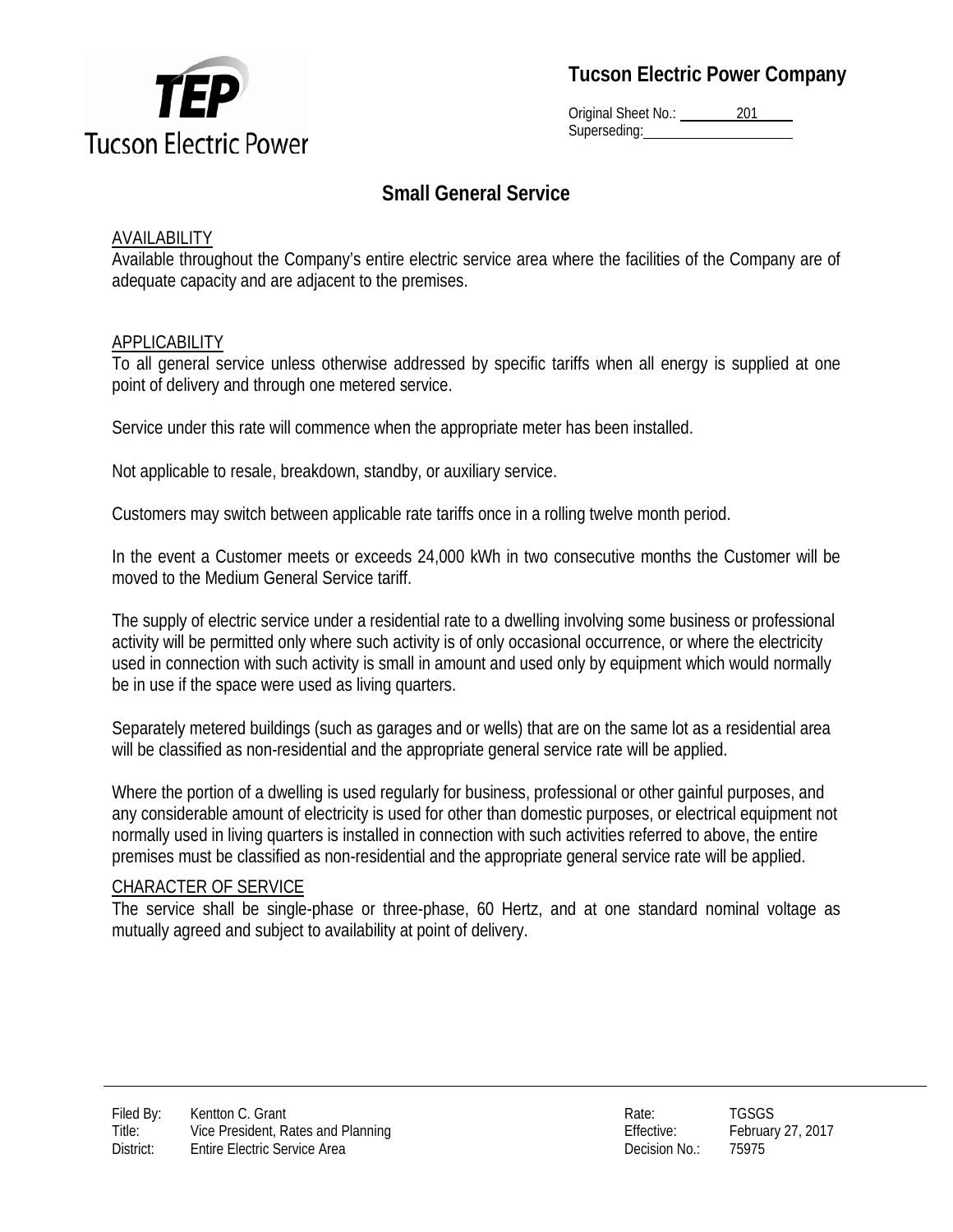

Original Sheet No.: 201 - 1 Superseding:

## RATE

A monthly bill at the following rate, plus any adjustments incorporated herein:

## BUNDLED STANDARD OFFER SERVICE – SUMMARY OF BASIC SERVICE AND ENERGY CHARGES

| Basic Service Charge, single-phase service, per month | \$25.00 |
|-------------------------------------------------------|---------|
| Basic Service Charge, three-phase service, per month  | \$32.00 |

|                                                    | Summer            | Winter            |
|----------------------------------------------------|-------------------|-------------------|
| Energy Charges (Per kWh)                           | (May - September) | (October - April) |
| $0 - 500$                                          | \$0.081680        | \$0.070170        |
| Over 500, (effective date 2/27/2017)               | \$0.099980        | \$0.090550        |
| Over 500, (effective date 3/1/2018)                | \$0.099120        | \$0.090550        |
| Over 500, (effective date 3/1/2019)                | \$0.098260        | \$0.090550        |
| Over 500, (effective date 3/1/2020 and thereafter) | \$0.097420        | \$0.090550        |

Energy Charge is a bundled charge that includes: Local Delivery-Energy (Local Delivery and/or Distribution exclusive of Transmission/Ancillaries), Generation Capacity, Fixed Must-Run, Transmission and Ancillary Services.

|                                | Summer            | Winter            |
|--------------------------------|-------------------|-------------------|
| Power Supply Charges (Per kWh) | (May - September) | (October - April) |
| <b>Base Power</b>              | \$0.035861        | \$0.032515        |
|                                |                   |                   |

The Power Supply Charge is the sum of the Base Power Charge and the Purchased Power and Fuel Adjustment Clause (PPFAC), a per kWh adjustment in accordance with Rider-1-PPFAC. PPFAC reflects increases or decreases in the cost to the Company for energy either generated or purchased above or below the base cost per kWh sold.

### Monthly Municipal Discount

For Customers who were previously taking service on the Municipal Service Rate (PS-40-FROZEN) on July 1, 2013 and receiving a discount as of February 27, 2017, a monthly transitional adjustment will be applied to the Delivery Charges (excluding the Basic Service Charge) and Power Supply Charges according to the following schedule.

| <b>Effective Date</b>   | <b>Discount</b> |
|-------------------------|-----------------|
| 2/27/2017               | 12%             |
| 3/1/2018                | 8%              |
| 3/1/2019                | 4%              |
| 3/1/2020 and thereafter | 0%              |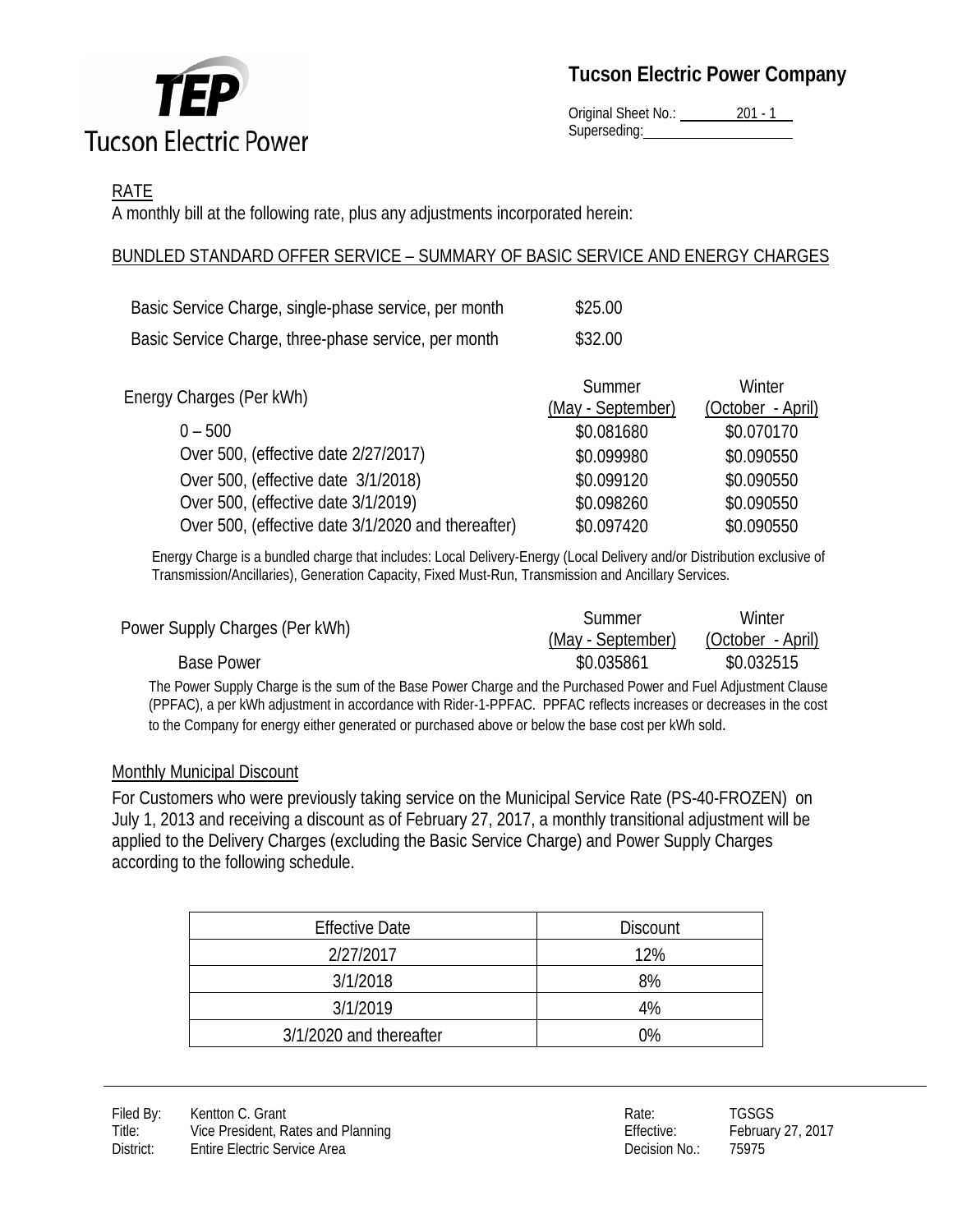



Original Sheet No.: 201 - 2 Superseding:

#### DIRECT ACCESS

A Customer's Direct Access bill will include all unbundled components except those services provided by a qualified third party. Those services may include Metering (Installation, Maintenance and/or Equipment), Meter Reading, Billing and Collection, Transmission and Generation. If any of these services are not available from a third party supplier and must be obtained from the Company, the rates for Unbundled Components set forth in this tariff will be applied to the customer's bill.

#### FOR DIRECT ACCESS: ARIZONA INDEPENDENT SCHEDULING ADMINISTRATOR (AZISA) CHARGE

A charge per kWh shall, subject to FERC authorization, be applied for costs associated with the implementation of the AZISA in Arizona.

#### TEP STATEMENT OF CHARGES

For all additional charges and assessments approved by the Arizona Corporation Commission see the TEP Statement of Charges which is available on TEP's website at www.tep.com.

#### TAX CLAUSE

To the charges computed under the above rate, including any adjustments, shall be added the applicable proportionate part of any taxes or governmental impositions which are or may in the future be assessed on the basis of gross revenues of the Company and/or the price or revenue from the electric energy or service sold and/or the volume of energy generated or purchased for sale and/or sold hereunder.

#### RULES AND REGULATIONS

The standard Rules and Regulations of the Company as on file with the Arizona Corporation Commission shall apply where not inconsistent with this rate.

#### ADDITIONAL NOTES

Additional charges may be directly assigned to a customer based on the type of facilities (e.g., metering) dedicated to the customer or pursuant to the customer's contract, if applicable. Additional or alternate Direct Access charges may be assessed pursuant to any Direct Access fee schedule authorized.